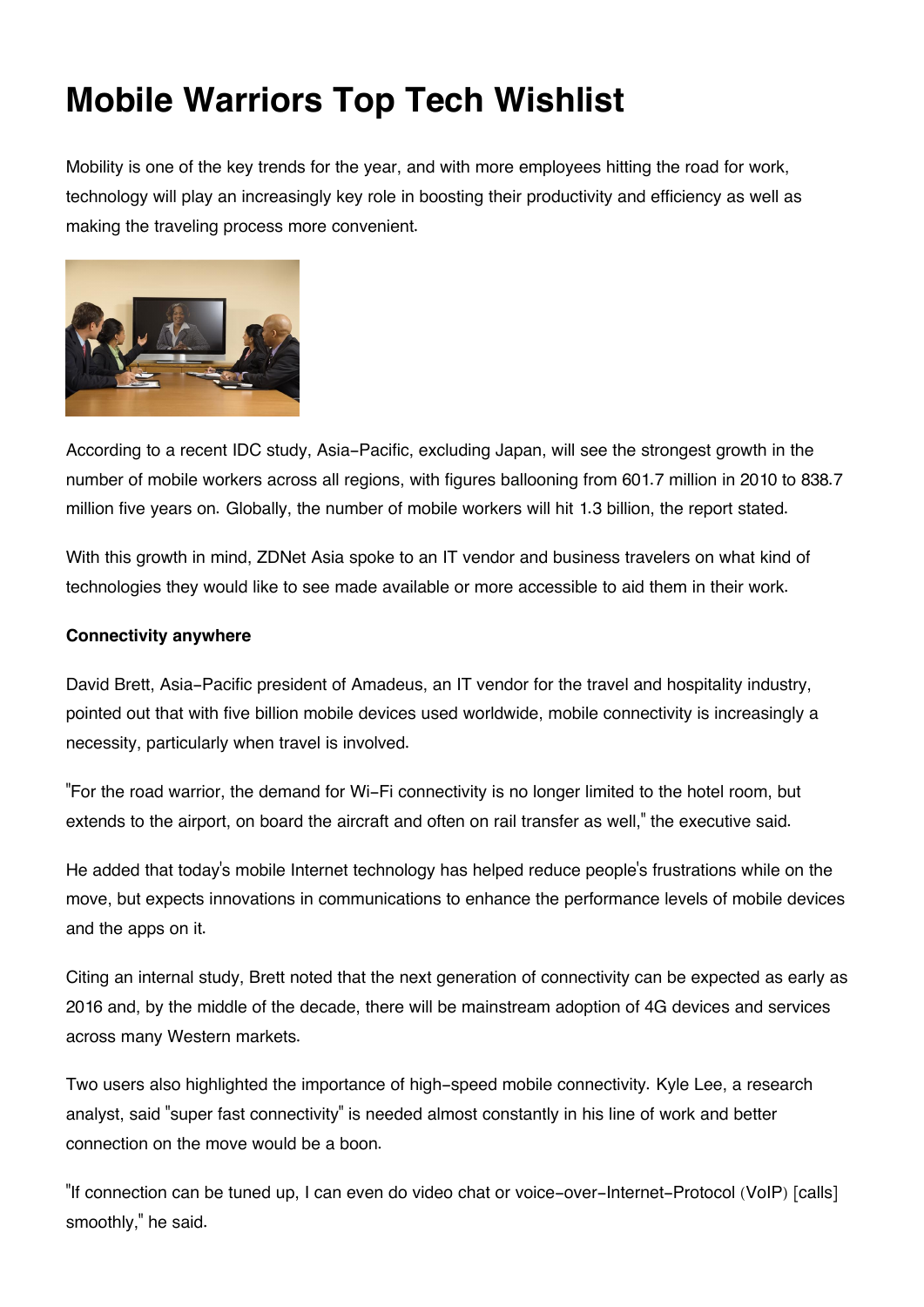

Heather Tan, a bank executive, added that there is a need for constant, affordable connectivity but she would expect the Internet access to be secure and her online activities shielded from attacks, breaches and spies.

# **Enhancing travel experience**

Beyond pervasive Internet connectivity, Brett also noted that mobility has caused the travel industry to innovate and provide services in a new and, oftentimes, more convenient manner. From pre- to posttrip, mobile devices have helped make planning and booking trips, checking in at the airport and connecting and sharing experiences from the road that much easier, he said.

In fact, airlines in this region have embraced the mobile revolution by offering mobile services and widely-used mobile functionalities, he added. Some examples include mobile check-in, 2D barcode boarding passes (BCBP), and itinerary management services.

Frequent business traveler Shawn Chan, however, wants to see more of such services extended to other stakeholders within the travel industry.

"If smart devices can be used for [payment and registrations], especially for processes that are timeconsuming such as checking in [to hotels], it would save me some time and I can focus on my work. I certainly hope this is made possible soon," he shared.

#### **Feature-packed devices**

In terms of device functionalities, Felicia Goh, a public relations executive, said high on her wishlist would be a mobile device "very long or endless" battery life, as that would mean she would no longer have to fret about equipment dying while she is on the road.



Lee, meanwhile, wished for laptop screens to have touch functions available to devices such as Apple's